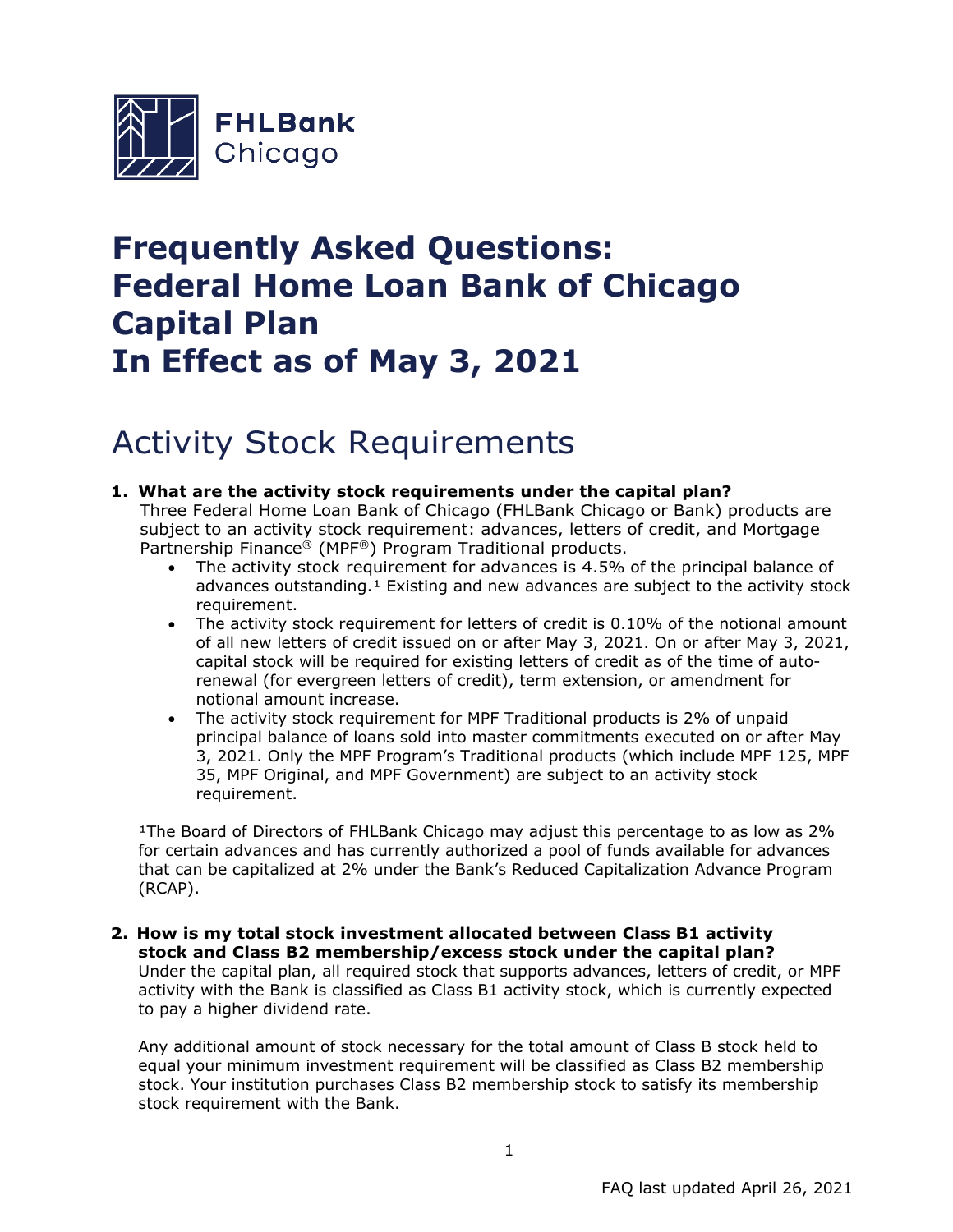Stock held in excess of your minimum investment requirement is classified as Class B2 excess stock.

# Dividends

**3. What is the difference in the dividend rate between Class B1 activity stock and Class B2 membership/excess stock? How are the rates set?**

Under the current capital plan (as with the prior capital plan), any dividend declared on Class B1 activity stock must be greater than or equal to the dividend declared on Class B2 membership/excess stock for the same period. Dividends may be paid in the form of cash and/or stock. All dividends paid since 2011 have been paid in cash rather than stock.

Since late 2013, the dividend declared per share of Class Bl activity stock has been higher than the dividend declared per share of Class B2 membership/excess stock to acknowledge that members, through their utilization of the Bank's products, provide support to the entire cooperative.

Although the Bank continues to work to maintain its financial strength to support a reasonable dividend, any future dividend determination by the Board of Directors will depend on future operating results, the Bank's Retained Earnings and Dividend Policy and any other factors the Board of Directors determines to be relevant.

**4. How do I get more of the expected higher dividend Class B1 activity stock?** Under the capital plan, any member that has activity with the Bank which results in an activity stock requirement greater than zero will hold Class B1 activity stock in an amount equal to the member's activity stock requirement. Therefore, generally, the more you borrow, participate in the MPF Program, or utilize letters of credit, the more Class B1 activity stock you will own.

#### **5. How are dividends calculated and how are they paid?**

Dividend payments will be calculated on the basis of the daily weighted average number of shares of stock owned during the quarter, based on end-of-day accounts for each subclass of stock. This calculation takes into consideration both the number of shares of each class of stock owned during the quarter and the length of time such shares were owned during the quarter. Dividends will be paid quarterly by crediting a member's DID account.

### Excess Stock Repurchases

#### **6. What is excess stock, how is it classified, and what is the dividend rate?**

Any stock not supporting your minimum investment requirement is classified as Class B2 excess stock at the end of each business day. Accordingly, it earns the Class B2 dividend rate.

#### **7. Why does my institution have excess stock?**

The most common reasons for your institution to have excess stock are that one or more advances have matured, the unpaid principal balance of your MPF Traditional portfolio has declined, or the outstanding notional amount of letters of credit has declined, thereby decreasing your institution's activity stock requirement. In addition, excess stock may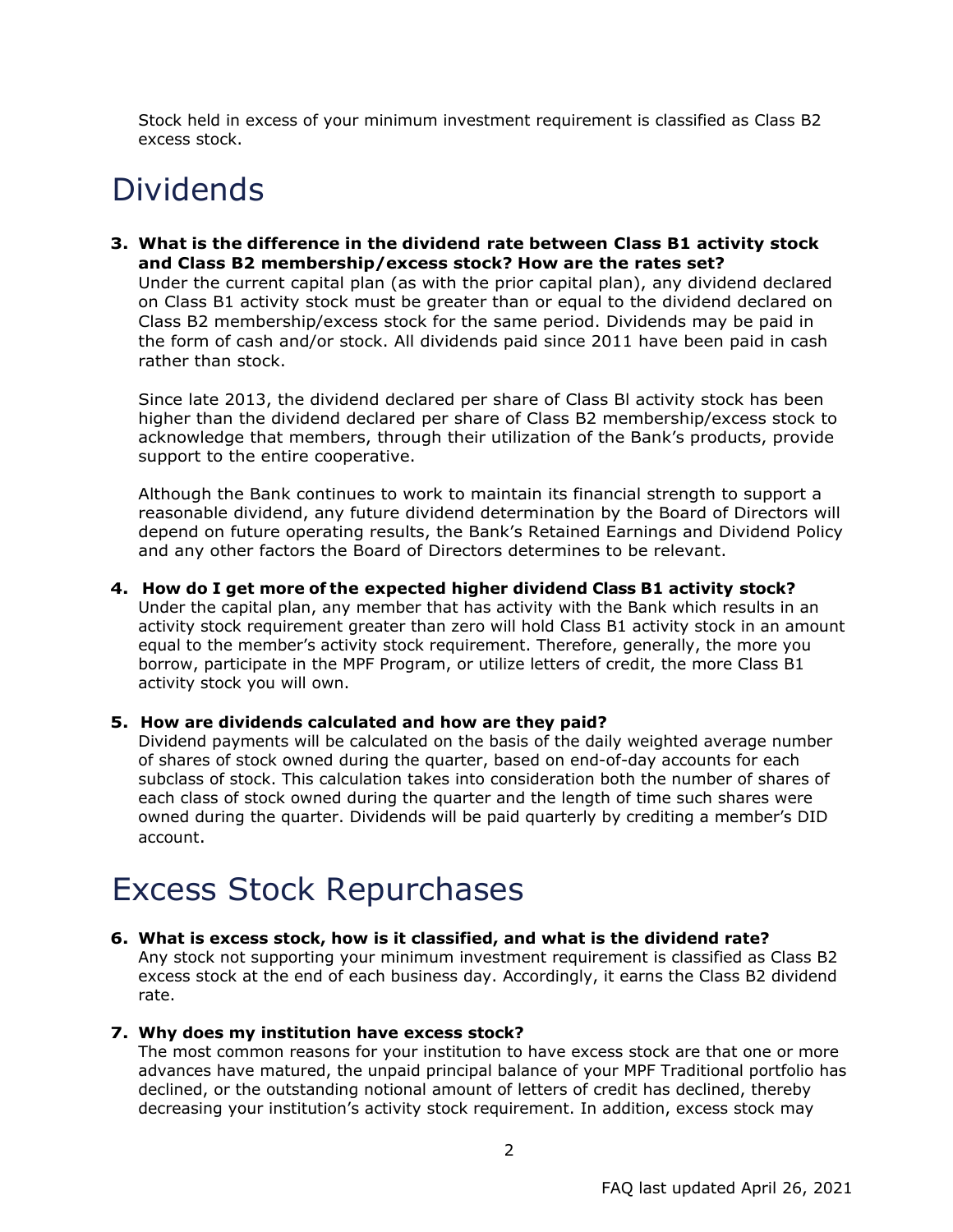result from a decrease in your institution's membership stock requirement during the Bank's annual membership stock recalculation process.

#### **8. How often will automatic excess stock repurchase occur and how much stock can a member hold?**

On March 15, 2021, our first monthly excess stock repurchase will take place. On that day, the Bank will repurchase excess stock held by each member that exceeds the greater of \$10 million or 25% of a member's minimum investment requirement not to exceed \$50 million. The amount of excess stock a member will be able to hold is subject to change each month; for example, if we determine excess stock levels are too high, we will adjust the maximum amounts a member can hold for that month.

Monthly excess stock repurchases will take place before the open of business on the 15th day of each month based on a member's excess stock holdings at the close-of-business on the immediately preceding business day. If the 15th day falls on a holiday or weekend, the excess stock repurchase will take place on the next business day. Proceeds from the transaction will be paid by crediting your DID account.

#### **9. How does a member request an excess stock repurchase?**

Any member with excess stock can submit a request for excess stock repurchase. To submit a repurchase request, complete the form found [here](https://fhlbc.com/docs/default-source/news/2021-news/excess-capital-stock-repurchase-form.pdf) and submit it to the Member Transaction Desk at [mtd@fhlbc.com](mailto:mtd@fhlbc.com) by 2:00 p.m. Central Time every business day. You may also access the form through eBanking, request the form by emailing [mtd@fhlbc.com,](mailto:mtd@fhlbc.com) or by calling 855-345-2244, option 1.

At the time a member submits a request for excess stock repurchase, the Bank will confirm (1) that the amount of stock requested is, in fact, excess stock, and (2) that the Bank is able to repurchase the stock in accordance with regulatory capital requirements and current repurchase guidelines. The amount of stock requested for repurchase must be excess stock as of the close of business on the previous business day, or excess stock that was converted from activity stock to excess stock prior to requesting the excess stock repurchase.

#### **10. Can a member request shares of stock be redeemed or repurchased by date of acquisition?**

A member may include the date(s) of acquisition in its request for stock redemption or repurchase. However, a member choosing to include a date of acquisition must independently and internally track shares by date of acquisition for purposes of allocating proceeds from redemption or repurchase of capital stock. When allocating proceeds with respect to a redemption, members should note that shares under redemption are subject to a five-year waiting period.

#### **11. Who can request excess stock repurchases on behalf of my institution?**

An individual from your institution with Advance Transact authorization or Authorized Officers on either eBanking or through the Member Contact Authorization Form on file with the Bank may request excess stock repurchases.

#### **12. How will I receive payment for my repurchase of excess stock, and when will the funds be available in my DID account?**

Payments to members for repurchase of their excess stock will be made by crediting the member's DID account at the Bank. For repurchases requested by members before 2:00 p.m., funds will be available on the same day the request is fulfilled, and the account credit processed. For monthly repurchases initiated by the Bank, funds will also be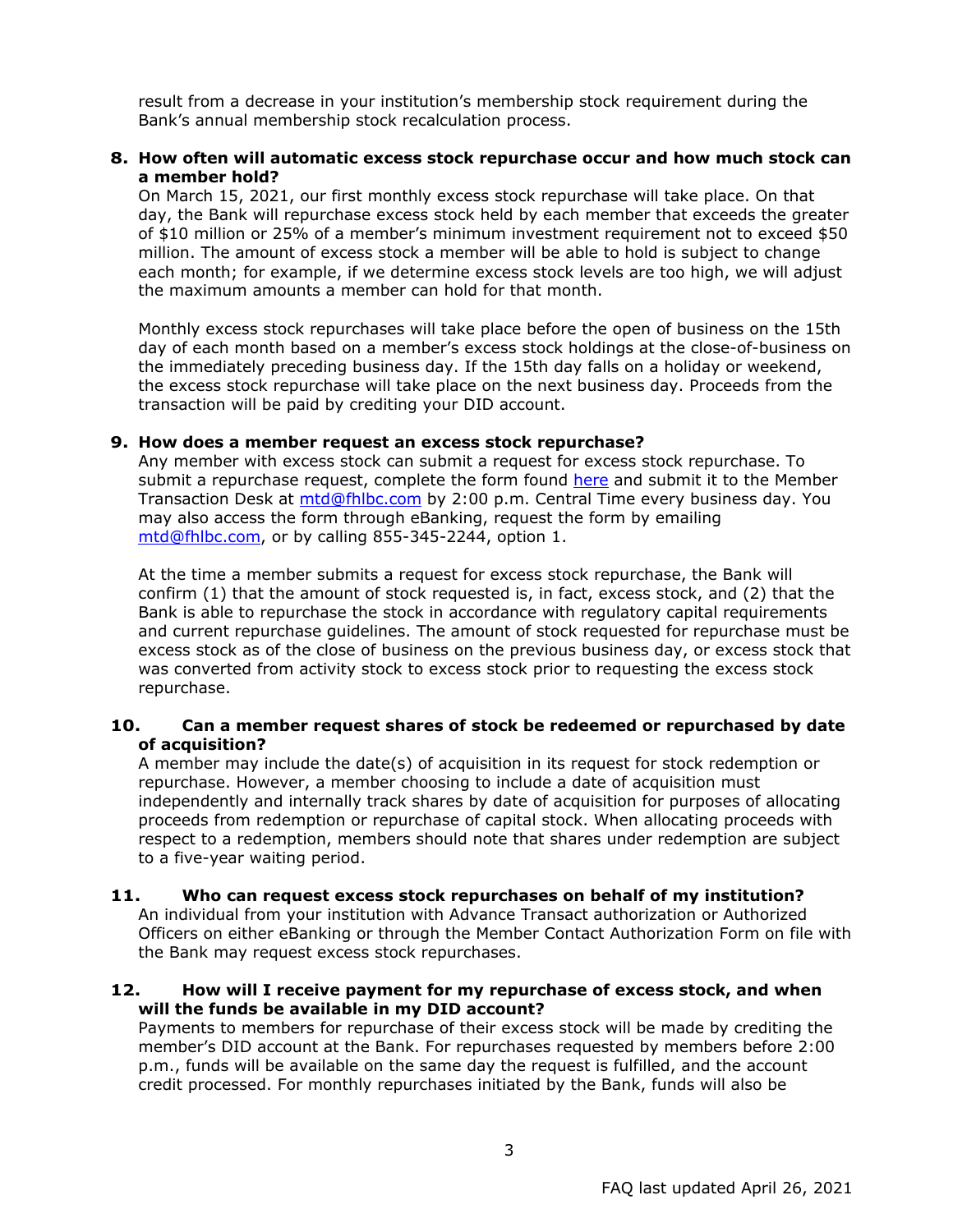available in member's DID account at the open of business on the 15th day of the month, or the business day immediately after if the 15th day falls on a weekend or holiday.

### **13. What is the difference between repurchase and redemption of stock?**

Repurchase is the acquisition by the Bank, *at its sole discretion*, of excess stock without regard to any five-year redemption period. A member can request a repurchase of its excess capital stock (see Question 10) or the Bank can initiate a repurchase of member excess stock (for example, through automatic monthly excess stock repurchases explained in Question 8).

In contrast, redemption means the acquisition by the Bank of excess stock following the expiration of the five-year redemption period after membership termination or a redemption notice from a member. Redemptions are less common than repurchases.

## Voting

**14. For purposes of determining voting shares held by each member, how will the Bank calculate the average number of shares of Bank stock required to be held by all members located in the same state?**

The average number of shares of Bank stock required to be held as of the preceding December 31 by all members located in the same state will be determined by the Bank using the following ratio:

- In the numerator, the total number of shares of stock required to be held by members in the state, and
- In the denominator, the total number of members in the state.

### Membership Stock Requirement

#### **15. How does the Bank determine a member's "unpaid principal balance" of mortgage assets for the purposes of calculating a member's membership stock requirement?**

The Bank obtains this information from a variety of sources, depending on the type of member and availability. For example, this information may be obtained from call reports or year-end financials.

#### **16. What is the definition of "mortgage assets" for purposes of calculating a member's membership stock requirement?**

Generally, mortgage assets include (but are not limited to) the unpaid principal balance of: 1-4 family first and junior liens, multifamily first and junior liens, and residential mortgage pass through securities. Please see the definition of "mortgage assets" in the capital plan for details.

These Frequently Asked Questions highlight certain terms of our capital plan. They are not intended to be a comprehensive overview of all the terms in the capital plan and should not be considered as a substitute for the capital plan. Members and former members should consult the full capital plan for an understanding of all terms applicable to the Federal Home Loan Bank of Chicago's (FHLBank Chicago) capital stock. The information provided by FHLBank Chicago in this communication is for informational purposes only. The information should not be construed as an opinion, recommendation or solicitation regarding the use of any financial strategy and/or the purchase or sale of any financial instrument. Members and former members should consult their own financial and legal advisors. Certain information included here is only as of a particular date or dates presented, and may become out of date. Also, the information presented here as well as the capital plan remain subject to change.